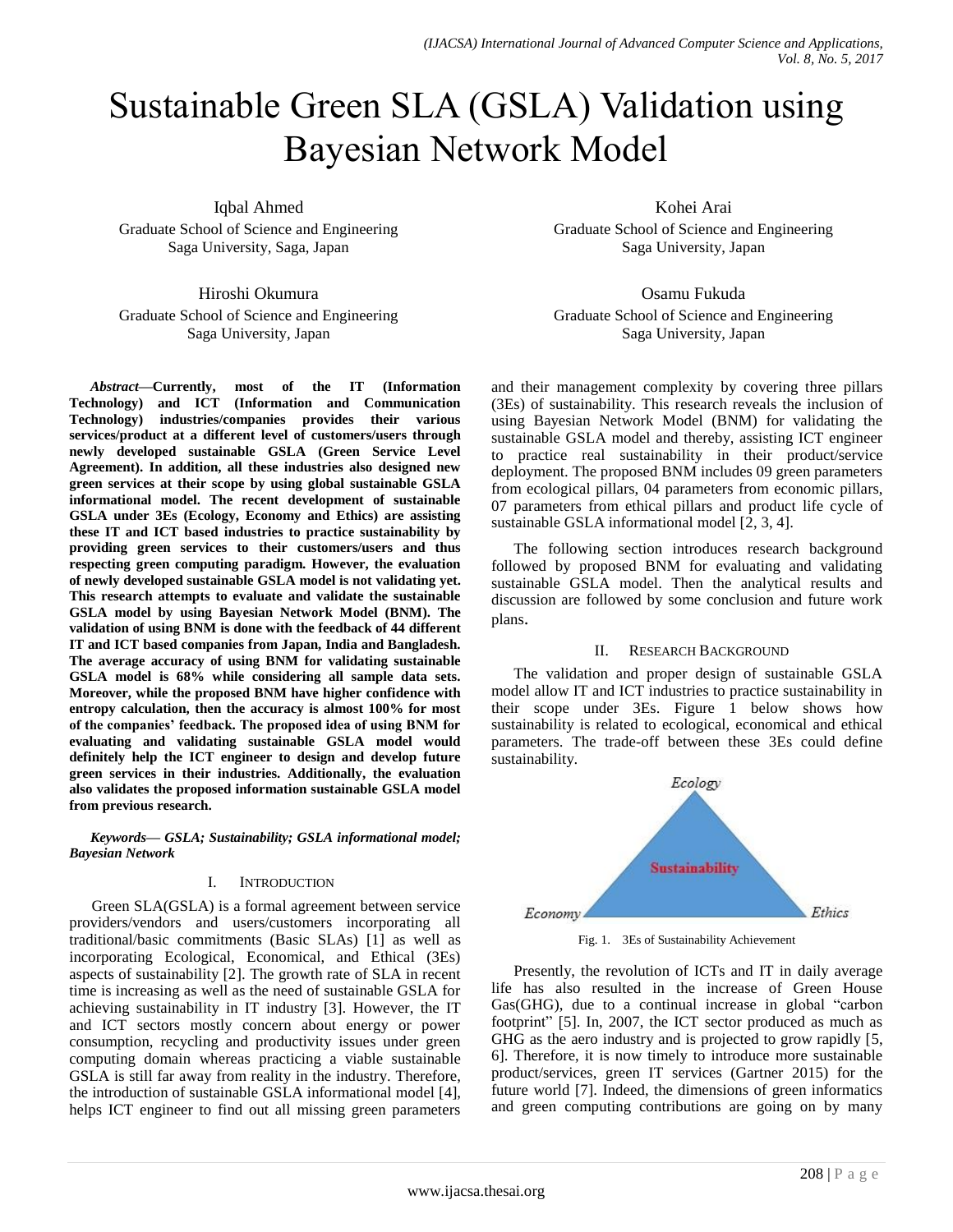researchers [8]. On the other side, to understand the contribution of green computing and green informatics, it is worth to develop a new sustainable GSLA for the customers/users. There were many empirical works been done on GSLA. S. Klingert *et al.* [9] introduced the concept of GSLAs and their work focused on identifying hardware and software techniques for reducing energy consumption, integrating green energy. Z.S. Andreopoulou [8] proposed a model, - ICT for Green and Sustainability whereas SMART 2020 report [6] gives the idea of GHG emission from the ICT sector. G.V. Laszewski *et al.* [10] invented a framework towards the inclusion of Green IT metrics for grid and cloud computing. Md. E. Haque *et al.* [11] and [12] offer a new class of green services in response to practice sustainability in the IT field. R. R. Harmon *et al.* and others [12, 13, 14, 15, 16, 17, 18] discovered that sustainable IT services require the integration of green computing practice such as power management, virtualization, cooling technology, recycling, electronic waste disposal and optimization of IT infrastructure. In [19, 20, 21], the authors discussed the most significant aspects of sustainable GSLA, -IT ethics issues. Their main research is to develop the ethics program in the ICT industry. Most of these existing GSLA work is mainly based on the green service information, their operations, metrics information, theoretical framework development and IT ethics issues for grid and cloud computing industry. The details analytical basic SLAs and existing green SLA (GSLA) work have been done by [3]. Additionally, sustainable GSLA informational model has been developed based on all missing parameters of three pillars of sustainability (3Es) by [3, 4]. The new green IT services have been designed based on the information model [2, 4] too. However, there is no work/research have been done on the evaluation or validation of sustainable GSLA model until now.

This research includes all parameters of sustainable GSLA model using the Bayesian network and thereby, analysis the output of BNM and validate the informational model for IT and ICT industries. The BNM takes into the consideration of 50 different IT and ICT based companies' feedback from Japan, India and Bangladesh. The findings of BNM would definitely assist the ICT engineer to develop a viable sustainable GSLA for their company in future. The analytical accuracy of BNM also helps us to validate the proposed sustainable GSLA information model [4]. The findings of practicing sustainability around these 50 different companies are also analysed with JMP analytical tool by SAS Corporation, USA. The main aim of using BNM for sustainability achievement by using questionnaires from all these companies was completely unbiased. The next section will introduce the details of BNM for validating sustainability model and then followed by analytical results and discussion.

# III. VALIDATION OF SUSTAINABLE GSLA MODEL USING BAYESIAN NETWORK

Create a BNM to evaluate/implement the general global informational model of sustainable GSLA parameters in different industries in the society, which varies according to industry size and business type. BNM model helps to evaluate the proposed GSLA model with high confidence. Moreover, Bayesian network model helped to visualize the changes of posterior probability as the evidence/sample increases and thus assists to improve the accurate evaluation of GSLA with other methods. Figure 2 shows the proposed BNM tree structure for validating sustainable GSLA model.

The model takes into account 09 parameters under ecological pillars, 04 parameters from economic pillars and 07 parameters from ethical parameters to achieve sustainability. In total, 50 different industries are taken into consideration in this evaluation according to 20 parameters under 3Es. It is evident from their data that, still all of these industries are far away from the establishment of sustainable GSLA in their scope. However, all this prior information could be used in the designed BNM to get posterior information. Therefore, the BNM model actually shows the accurate importance of parameters to work out for achieving sustainability.

Table 1 represents all the parameters under three pillars of sustainability (3Es) in the proposed tree structure of the Bayesian network (Figure 2).

TABLE I. ALL PARAMETERS FOR DESIGNING BAYESIAN NETWORK MODEL

| <b>Ecological</b>         | <b>Economic</b>                 | <b>Ethical</b>                 |
|---------------------------|---------------------------------|--------------------------------|
| P1-Recycling              | P1-Energy Cost                  | P1-Satisfaction level          |
| P <sub>2</sub> -eWastage  | P <sub>2</sub> -Carbon Taxation | P <sub>2</sub> -Gender Balance |
| P3-Energy Consumption     | P3-Cooling Cost                 | P3-Salary Balance              |
| P4-Carbon Emission        | P4-Civil Engineering            | P4-Product Security            |
| <b>P5-Earth Pollution</b> | Cost                            | P5-Product reliability         |
| P6-Comfort Pollution      |                                 | P6-Patent/IPR                  |
| P7-Obsolescence           |                                 | P7-Product Performance         |
| Indication                |                                 |                                |
| P8-Radio Wave             |                                 |                                |
| Information               |                                 |                                |
| P9-Toxic Material         |                                 |                                |
| Information               |                                 |                                |

# *A. Flow graph of using Bayesian Network Model (BNM) for sustainable GSLA:*

Figure 3 represents the stepwise GSLA model evaluation using BNM with the help of Bayonet 6 software Tool, developed by AIST, Tosu, Japan. The output of the BNM is also analysed using JMP software, developed by SAS cooperation, USA.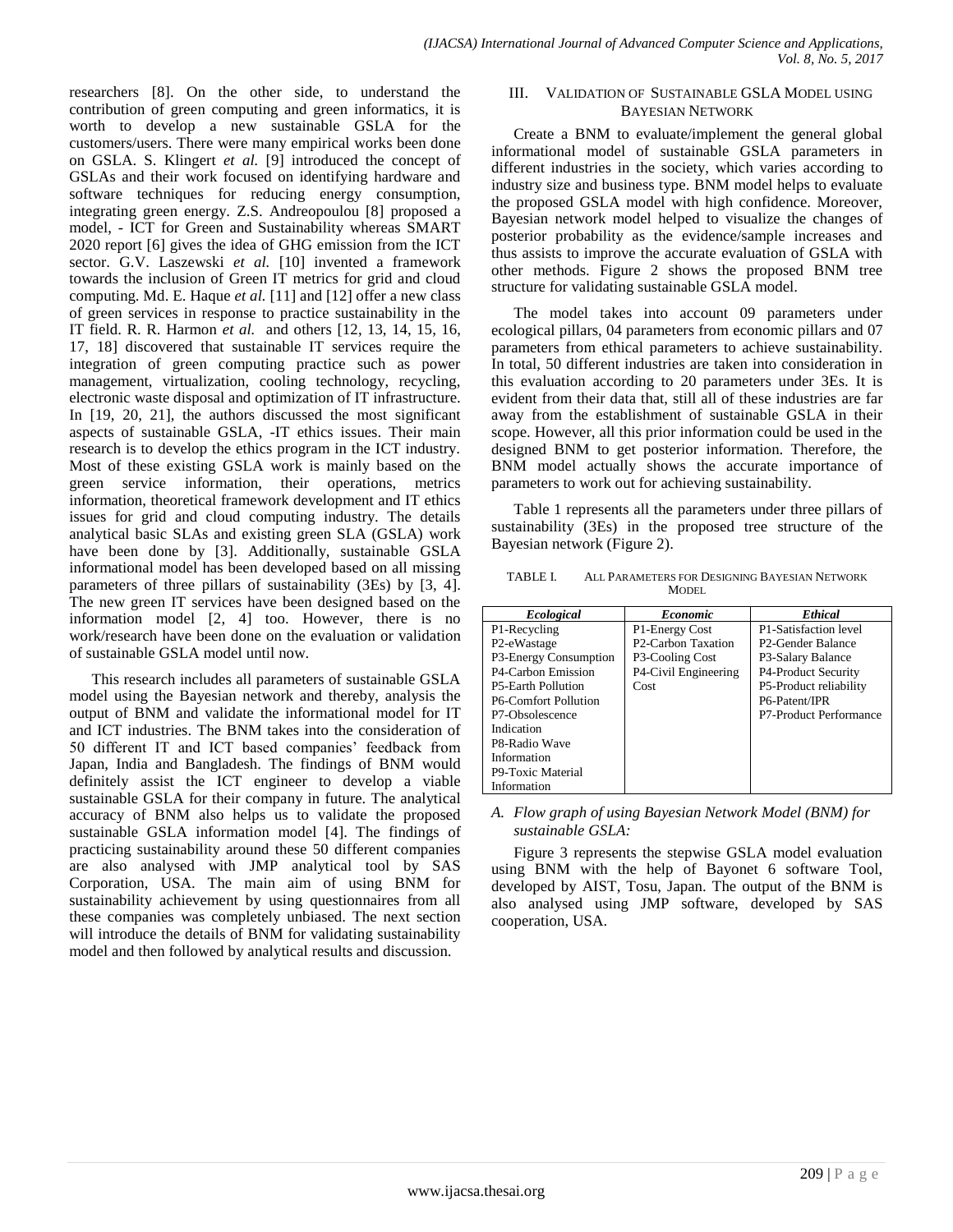

Fig. 2. The proposed Bayesian network tree structure for sustainable GSLA model



Fig. 3. The overall evaluation method using BNM

# *1) Questionnaires Generation and Dispatch:*

The proposed sustainable GSLA informational model [4] is usually designed theoretically through rigorous literature review and their analysis. The evaluation of this informational model could be done by designing questionnaires regarding that model. Therefore, initially questionnaires created and then dispatched these questions to various IT and ICT industries in Japan and around other countries. In total, 55 questions asked under three pillars (Ecology, Economy and Ethics). The feedback of all these questions are collected in hard copy format from 50 various industries in Japan, India and Bangladesh. Most of these industries are chosen in the field of ICT and varies in different sizes (small, medium and large size companies).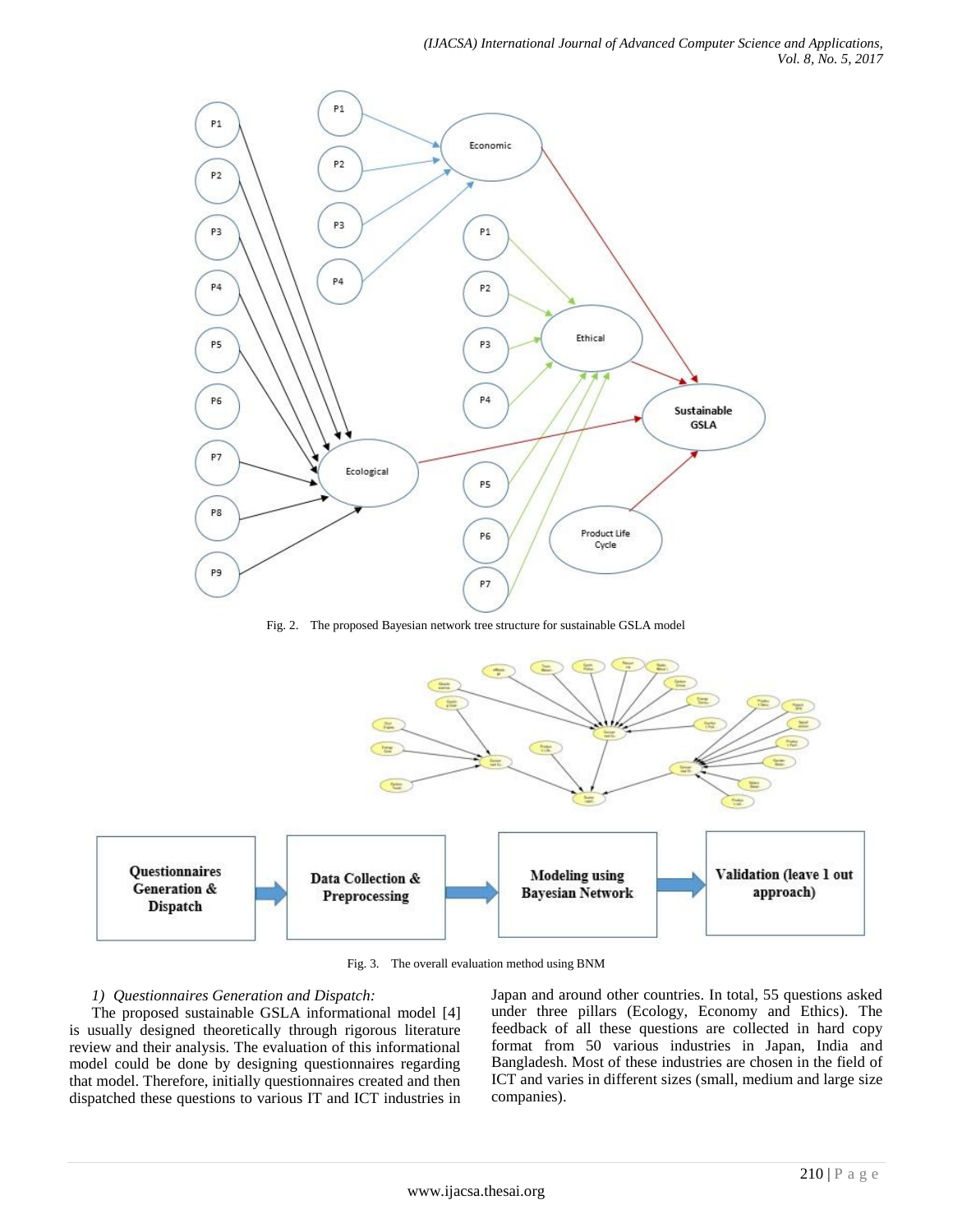### *2) Data Collection and Pre-processing:*

The feedbacks of all questionnaires are collected in regular Microsoft-Excel program and processed for using Bayonet Tool as the tool accept only .csv format files. In total, 44 industries return back their feedbacks regarding the sustainability practice in the scope of GSLA according to our questionnaires. All these feedbacks are completely unbiased and were asked to the responsible person of the companies, though most of these companies still have a lack of green expert CEO or management in some perspectives.

#### *3) Modelling using Bayonet Tool:*

The feedback from various industries is then analysed using Bayesian Network Model (BNM). The learning of BNM includes 44 individual data and rest 1 data used for test purpose. The 1 leave out approach improves the accuracy of the model and therefore 44 individual sets of learning and testing data sets used to validate the proposed Bayesian structure. The learning is based on Greedy search algorithm and the information criteria AIC is used by Bayonet 6 software tool (Figure 4).



Fig. 4. Screen shots of Bayonet 6 Software Tool

#### IV. RESULTS AND DISCUSSIONS

The feedback of all 44 companies analysed to validate sustainable GSLA model using JMP analytical tool (SAS Corporation, USA) and Bayonet Tool (AIST, Japan). Among the 50 companies, 06 companies feedback could not be accepted due to the lack of proper information according to designed questionnaires. In general, most of the industries concerned about three pillars of sustainability (Ecology,

Economy and Ethics). According to the next distribution figure, almost 23 companies concerned about sustainability practice. However, the next Figure 5 also demonstrates that most of these companies are mainly concerned with ecology and economy than their ethical point of view. Interestingly, most companies are mainly concerned about the economic aspects (profit) in their scope. Later, the research reveals some other interesting facts about all three sustainability pillars.



Fig. 5. Distribution of Sustainability practice and their main three pillars according to all companies

Figure 6 illustrates that among the 09 parameters for ecological aspects of GSLA, the most ignored 03 parameters are: *Obsolescence Indication (P7), Radio Wave Information (P8)* and *Toxic Material Information (P9)* [4]. Most of the ICT based companies are ignoring these 03 parameters of GSLA

model, whereas they are pretending to concerned about ecology for sustainability practice in their product or service development.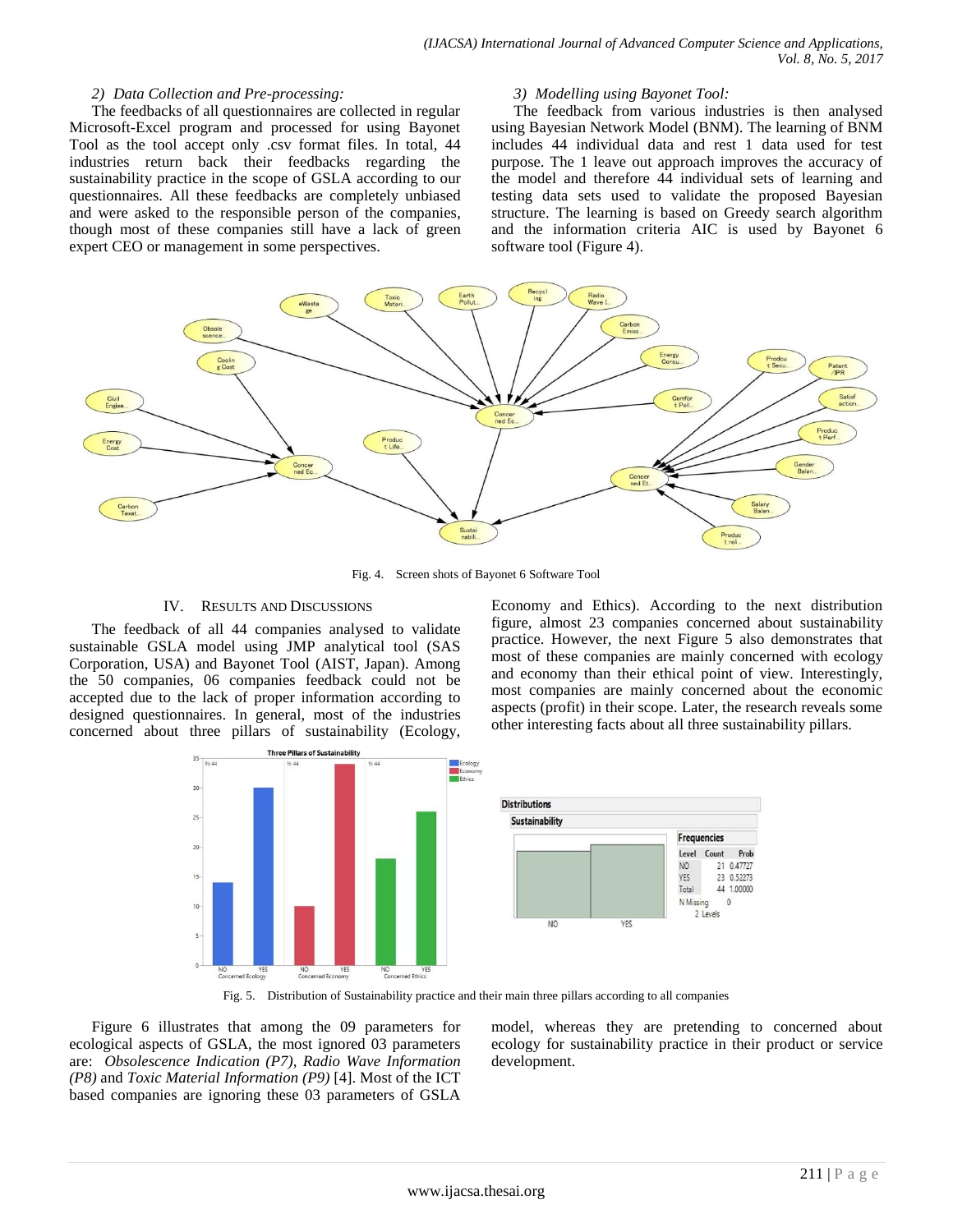

Fig. 6. The mostly ignored ecological parameters from the companies

Figure 7 shows the average concerned three pillars of sustainability for all companies' feedback. The concerned ecology is almost 68%, the economy is 72% and ethical concern is 61% for achieving sustainable GSLA model in their current product or service deployment.



Fig. 7. Averagely concerned ecology, economy and ethics vs. Sustainability

In the economic aspects of sustainability, the most interesting point is that, very few companies are currently concerned about *carbon taxation (P2)* [4], though most of the companies showed that they are very much concerned about the economic parameters of sustainability but they did not focus on the carbon tax (Figure 8). This is due to lack of proper authority/law or governess according to their country's perspective.



Fig. 8. Comparison between economic parameters of sustainable GSLA

ICT product life cycle is another main aspect in the proposed designed GSLA informational model [3, 4] and considers the BNM structure as an individual parameter (Figure 2). The feedback regarding ICT product life cycle and sustainability in the next figure demonstrates its importance and validates the model to some extent (Figure 9a). According to different companies' feedback, most of the companies consider their *product/service reliability and security* as the product/service performance (Figure 9b). While considering the product performance, these industries misunderstood ICT product life cycle in their scope too [3]. Only 34% of the ICT based industries considering *Product Life Cycle*, while practicing sustainability in their service/product deployment.

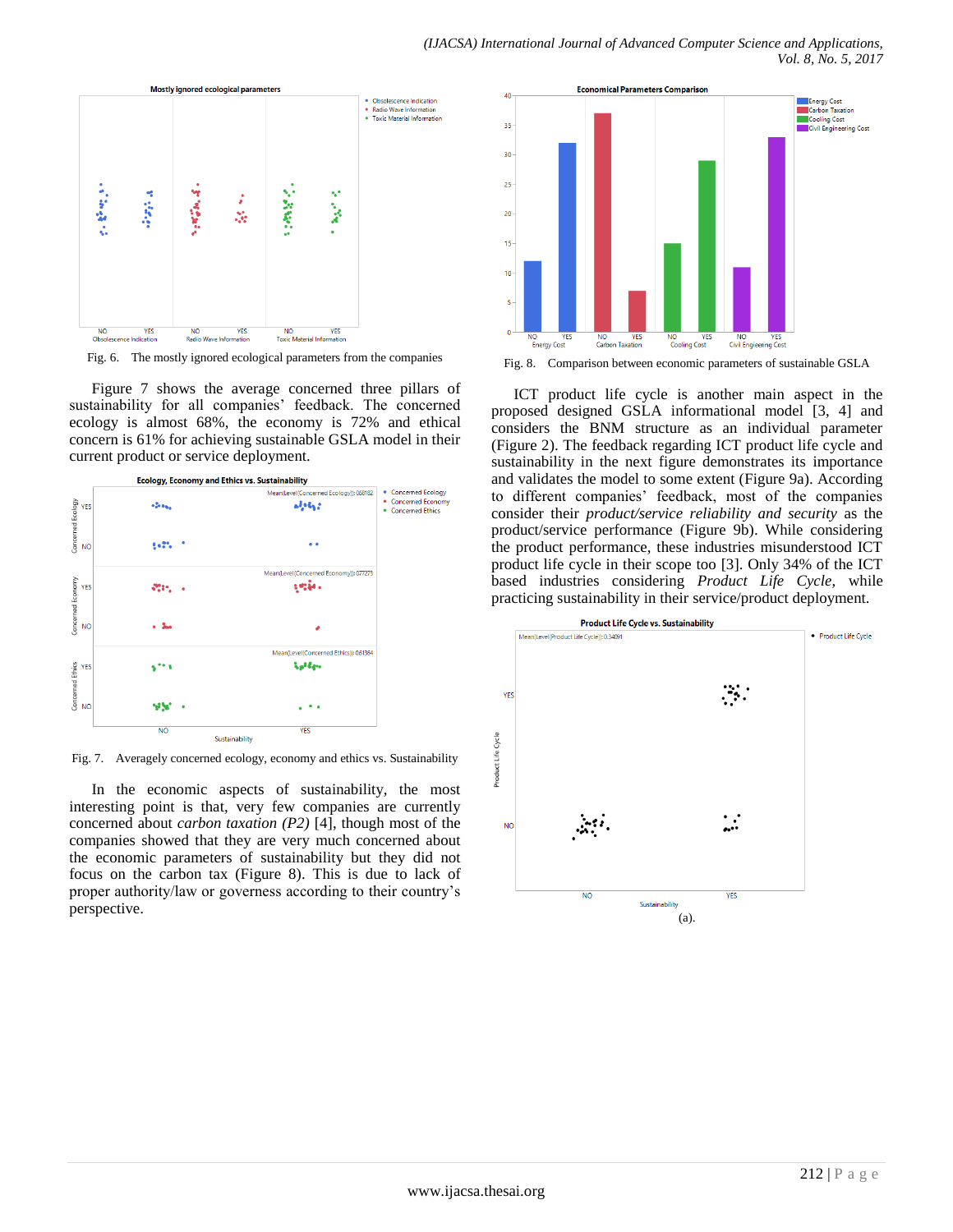

Fig. 9. (a). Product Life cycle vs. sustainability (b). Comparison between Product life cycle vs their performance in accordance with product reliability



Fig. 10. Comparison between ethical parameters of sustainable GSLA

Figure 10 compared the most significant ethical pillars of sustainable GSLA model [3]. The *user satisfaction(P1), gender(P2) and salary balance information(P3)* [4] are mostly ignored and companies did not respect these parameters whereas they are mostly concern about *IPR/Patent(P6), product reliability(P7) and security information(P4)* [4]. The most interesting facts show the distribution that almost 27 companies argue that they are concerned about ethics but not considering all important ethical parameters of proposed GSLA model. The above distribution shows the fact here.

# *A. Bayesian Network Model (BNM) result analysis:*

BNM finally helps to evaluate the general global informational sustainable GSLA model by analysing all feedback from different ICT based companies. This model helps to visualize the proposed GSLA model with higher confidence. Moreover, the validation of the model is done by

leaving 1 data set out approach; therefore, in total 44 test data sample sets are created. All these test samples helped to visualize the posterior probability as the number of evidence/sample increases in future. The average accuracy of proposed BNM for sustainable GSLA model is almost 68% while considering all 44 test data sets. When the average loglikelihood is  $\leq 0.5$  the accuracy is almost 100% for 28 (16+12) test samples. However, when the likelihood is >1.5, the estimation accuracy is very low for only 03 test samples. Figure 11 illustrates the average accuracy of proposed BNM with average log-likelihood.

In addition, the research discovered that, the test sample data might not be enough to justify the proposed Bayesian model. Therefore, the entropy of proposed BNM model's outputs was calculated to achieve reliable discrimination and use it for discrimination-suspension rule [22, 23]. Entropy means or interprets as the risk of incorrect discrimination and if entropy exceeds some predefined discrimination threshold, then the discrimination could be suspended. The following equation used to calculate the entropy between two states of sustainability achievement in the designed model.



Fig. 11. The proposed BNM average accuracy for evaluating sustainable GSLA model

$$
entropy = -\sum_{i}^{n} P_{i} log P_{i}
$$
 (1)

where,  $P_i$  = results of posterior probability for the Sustainability achievement (yes/1) or not (no/0). The higher entropy value means the designed network model is ambiguous and less entropy indicates the more confident model. According to the next Figure 12, while the model has higher confidence (less entropy value  $\langle 0.18 \rangle$ , it is 100% accurate for 15 company's data sets. Additionally, when the entropy value is <0.23, the accuracy of the model is lies within 75-80% for 16 other company's data sets. Therefore, the overall validation of our proposed sustainable GSLA model could be achieved almost 100% accurately according to discrimination-suspension rule for proposed BNM.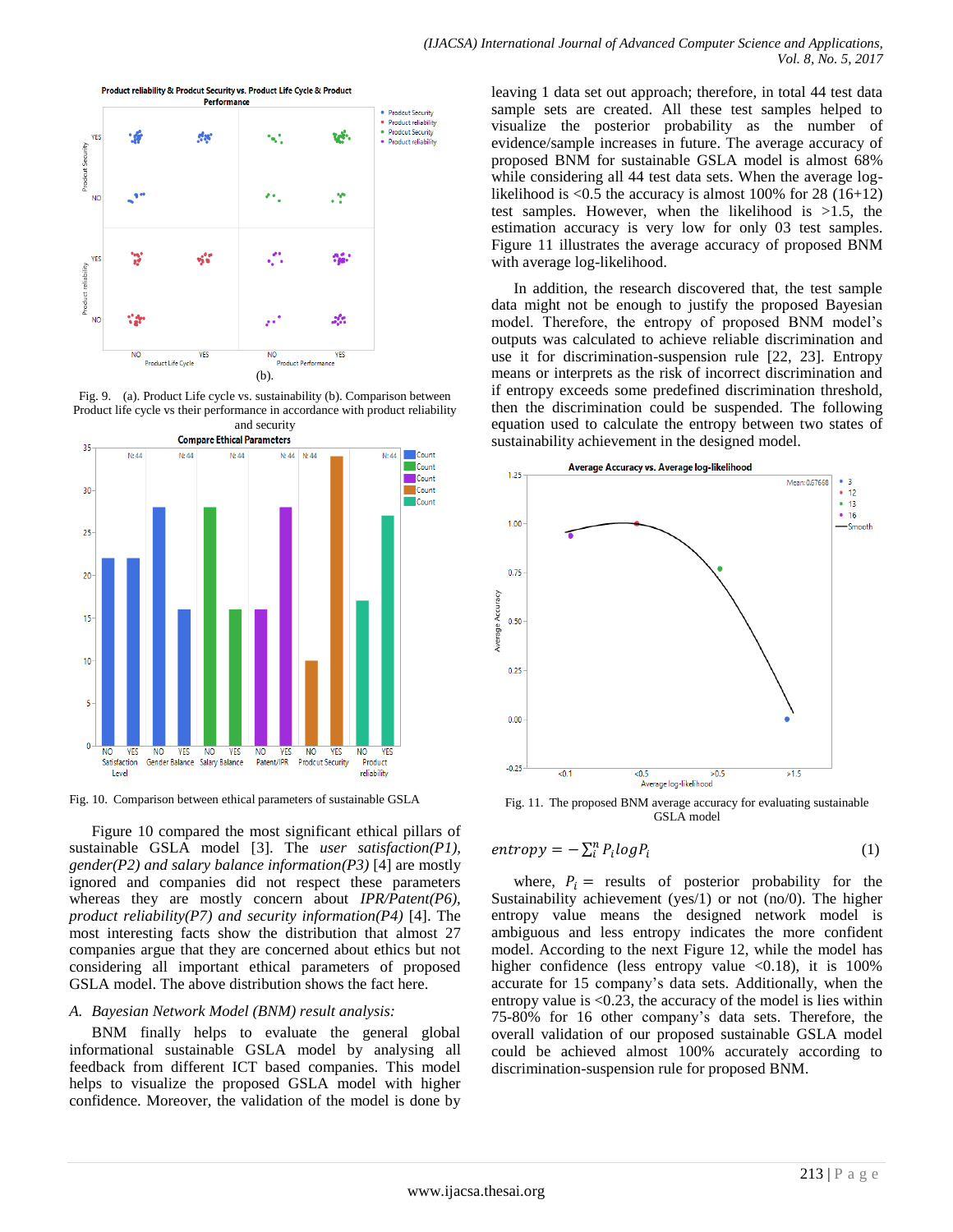

Fig. 12. The accuracy of proposed BNM with higher confidence

#### V. CONCLUSION AND FUTURE WORKS

GSLA research did questionnaires generation and their feedback analysis by using Bayesian Network Model (BNM) for IT and ICT based industries in Japan, India and Bangladesh. The analysis is mainly carried out to validate the sustainable GSLA informational model to achieve sustainability in product/service design/deployment. The validation of sustainable GSLA model is done by using 44 company's feedback analysis and the average accuracy for using BNM is almost 68%. The BNM model with the higher confidence shown 100% accurate estimation of sustainability practice for 15 companies and more than 75% for 16 other companies.

The validation of sustainable GSLA model would definitely boost up the current IT and ICT based industry to develop new sustainable GSLA for their services. Moreover, the analysis and validation results also assist the ICT engineer in incorporating the missing parameters for sustainability under 3Es (Ecology, Economy and Ethics). However, the research still believes that incorporating or managing all parameters under 3Es of sustainability is a challenging task. Designing a sustainable GSLA with subjective, qualitative parameters with ethical issues need proper standardization and or laws and directives according to different countries. Additionally, it is worth to mention here that, the definition of sustainable GSLA is still in its early stages and need proper Green ICT solutions and Green expert for realization in the industry. The standardization of green parameters is one of the main issues as mentioned by ITU-T report (2012). The research believes that, the validation of proposed sustainable GSLA model using BNM provides a new dimension in this arena and helps to define future strategy in the business world. In future, the author would like to work on standardization of few green, ethical parameters and their monitoring aspects for the IT and ICT based industry.

#### ACKNOWLEDGMENT

The author would like to thank all the companies/industries in Japan, India and Bangladesh, which helped to provide their feedbacks for this research. The authors also show their gratitude to Mr. Bando and Mr.

Hamano for helping questionnaires dispatching and collecting from Japanese companies.

#### **REFERENCES**

- [1] L. Wu, and R. Buyya, "Service Level Agreement (SLA) in Utility Computing Systems," Performance and Dependability in Service Computing: Concepts, Techniques and Research Directions, V. Cardellini et. al. (eds), ISBN: 978-1-60-960794-4, IGI Global, Hershey, PA, USA, July 2011, pp.1-25.
- I. Ahmed, H. Okumura, and K. Arai "Identifying Green Services using GSLA model for Achieving Sustainability in Industries," International Journal of Advanced Computer Science and Applications, Vol.7, No.9, September 2016, pp. 160-167.
- [3] I. Ahmed, H. Okumura, and K. Arai "Analysis on Existing Basic Slas and Green Slas to Define New Sustainable Green SLA," International Journal of Advanced Computer Science and Applications, Vol.6, No.12, December 2015, pp. 100-108.
- [4] I. Ahmed, H. Okumura, and K. Arai "An Informational Model as a Guideline to Design Sustainable Green SLA (GSLA)," International Journal of Advanced Computer Science and Applications, Vol.7, No.4, April 2016, pp. 302-310.
- [5] J. Mankoff, R. Kravets, and E. Blevis, "Some Computer Science Issues in Creating a Sustainable World," Computer*,* Vol. 41, No. 8, 2008.
- [6] SMART 2020 Report, "Enabling the low carbon economy in the information age," The Climate Group, GeSI, 2008.
- [7] Gartner Report (2015), Source: http://www.gartner.com/it-glossary/itservices.
- [8] Z. S. Andreopoulou, "Green Informatics: ICT for Green and Sustainability," Journal of Agriculture Informatics (EIFTA), Vol. 3, No. 2, 2012.
- [9] S. Klingert, T. Schulze, and C. Bunse, "GreenSLAs for the energyefficient management of data centres," International Conference on Energy-Efficient Computing and Networking, May, 2011.
- [10] G. von Laszewski, and L. Wang, "GreenIT Service Level Agreements," Grids and Service-Oriented Architectures for Service Level Agreements, Springer Science, LLC, 2010, pp. 78-88.
- [11] Md. E. Haque, K. Le, I. Goiri, R. Bianchini, and T. D. Nguyen, "Providing Green SLAs in High Performance Computing Clouds," International Green Computing Conference*,* June, 2013.
- [12] R. R. Harmon and N. Auseklis, "Sustainable IT Services: Assessing the Impact of Green Computing Practices," IEEE xplore, Proceeding of Portland International Centre for Management of Engineering and Technology, PICMET, August, 2009.
- [13] A. P. Bianzino, C. Chaudet, D. Rossi, and J. Rougier, "A Survey of Green Networking Research," IEEE Communication Surveys and Tutorials, Vol. 14, Issue. 1, December 2010, pp. 3-20.
- [14] A. Amokrane, M. F.Zhani, Qi Zhang, R. Langar, R. Boutaba, and G. Pujolle, "On Satisfying Green SLAs in Distributed Clouds" 10th International Conference on Network and Service Management (CNSM), November 2014, pp. 64-72.
- [15] A. Atrey, N. Jain, and Iyengar N. Ch. S. N, "A Study on Green Cloud Computing," International Journal of Grid and Distributed Computing, Vol. 6, No. 6*,* 2013, pp. 93-102.
- [16] A. C. Orgerie, "A Survey on Techniques for Improving the Energy Efficiency of Large Scale Distributed Systems," ACM Computing Surveys (CSUR), Vol. 46, Issue 4*,* April 2014.
- [17] E. Rondeau, F. Lepage, J. P. Georges, and G. Morel, "Measurements and Sustainability," Chapter 3, Green Information Technology, 1st Edition, A Sustainable Approach, Dastbaz & Pattinson & Akhgar, ISBN: 9780128013793, Elsevier Book, 304 pages, March 2015.
- [18] C. Li, A. Qouneh, and T. Li, "iSwitch: Coordinating and Optimizing Renewable Energy Powered Server Clusters," International Symposium on Computer Architecture*,* May 2011.
- [19] F. H. Grupe, T. Gracia-Jay, and W. Kuechler, "Is It Time For An IT Ethics Program?," Information Management: Strategy, Systems and technologies, Aurerbach Publications, CRC Press LLC*,* 2002.